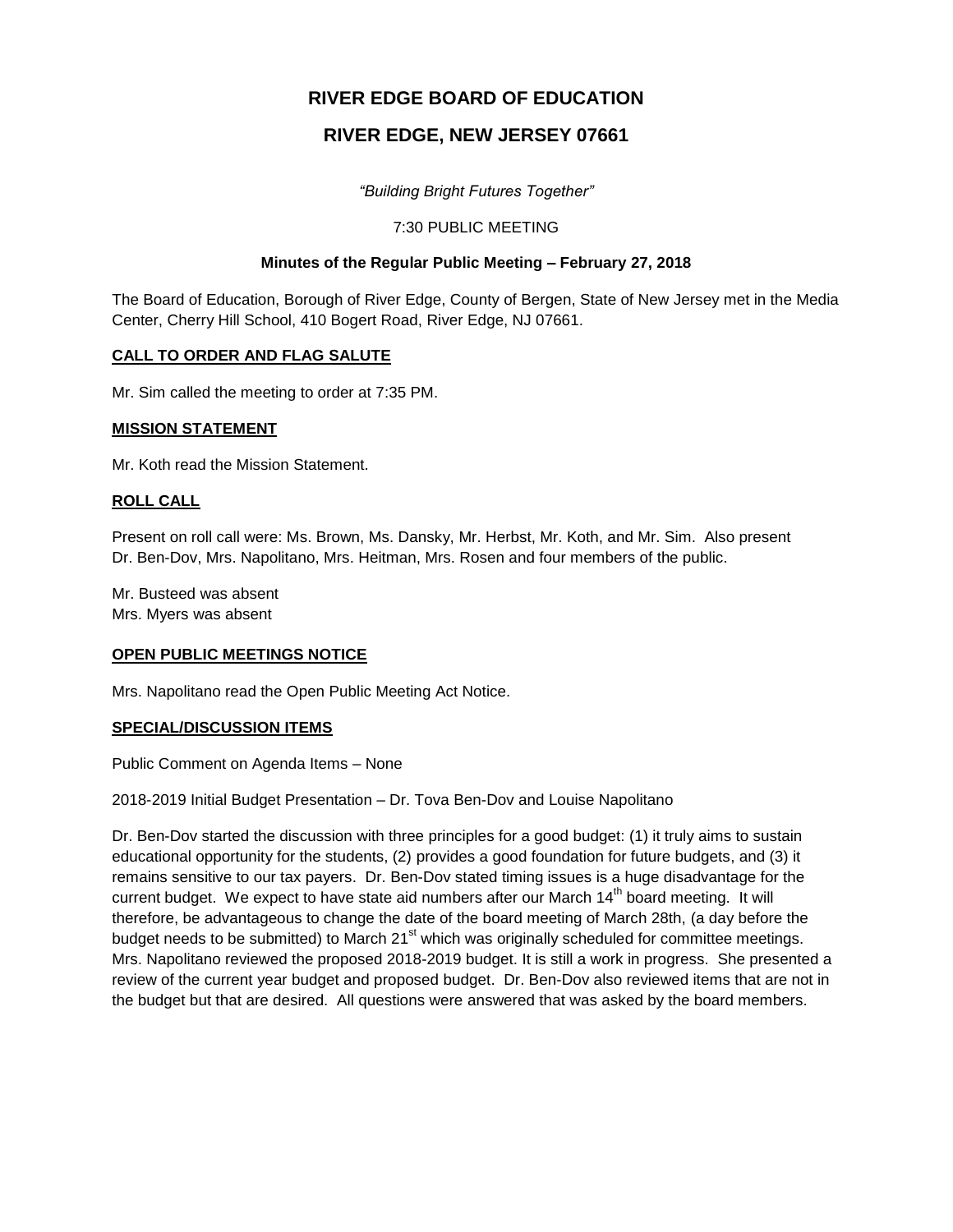# **SUPERINTENDENT**

Dr. Ben-Dov reported on the following:

- Dr. Ben-Dov introduced Mrs. Rosen as the School Safety Liaison. She stated Mrs. Rosen has been very helpful in-terms of attending and working closely with administration regarding safety. Dr. Ben-Dov indicated that safety has three major components: protocols, equipment, and personnel. This morning Dr. Ben-Dov and Mrs. Rosen attended a second cup of coffee meeting with a crowd of 25 people. They had many questions regarding safety that Dr. Ben-Dov and Mrs. Rosen answered. She started the meeting by telling them about our security situation. Our school along with the middle school and River Dell High School was assessed by the prosecutor's office and local police a few years ago. They gave us a specific list of improvements and upgrades that they wanted to see over time. They stressed it was not an emergency and prioritized them for the district based on our request. Every year since then, the district has made equipment upgrades with advice from law enforcement and we kept improving our protocols. The most recent physical upgrade was the double entry of the schools and we are in the process of getting double buzzers for New Bridge Center. We also upgraded our camera system over the summer and into the fall. We kept improving our protocols and we have been consulting with the police. The parents can't be privy to some specifics of our safety provisions and protocols. The parents also asked about our identification systems for children in distress and Mrs. Rosen discussed the various levels of identification and support for students' social emotional functioning in our schools. Dr. Ben-Dov has met with law enforcement three times over the last few weeks and spoke about everything they could think of that would inform and improve our practices. We have a wonderful relationship with the River Edge Police and they are at our buildings daily, while we cannot have them here at scheduled times they are here quite a bit and will have a strong presence at all public events. Dr. Ben-Dov said she would continue to do whatever she could to improve safety and she will continue to communicate with the police.
- There was an HIB Incident to report. It involved a Roosevelt School First grader making racial comments to another Roosevelt School First grade student. It was investigated and found to be HIB related. Consequences were given in accordance with the River Edge Code of Conduct and there will be a resolution on the next agenda to affirm this decision.

#### **PRINCIPAL**

Mrs. Heitman reported on the following:

- Jump Rope for Heart Health is being celebrated in our Physical Education department
- There are many fun activities going on in our school this week for Read Across America
- Our nurses are working with the custodial staff in regards to the confirmed cases of the flu. The custodians are doing a great job at cleaning and disinfecting our schools.
- The High School Marching Band is coming to our school on Friday. The sixth graders will get introduced to the band since they can join the band in the seventh grade.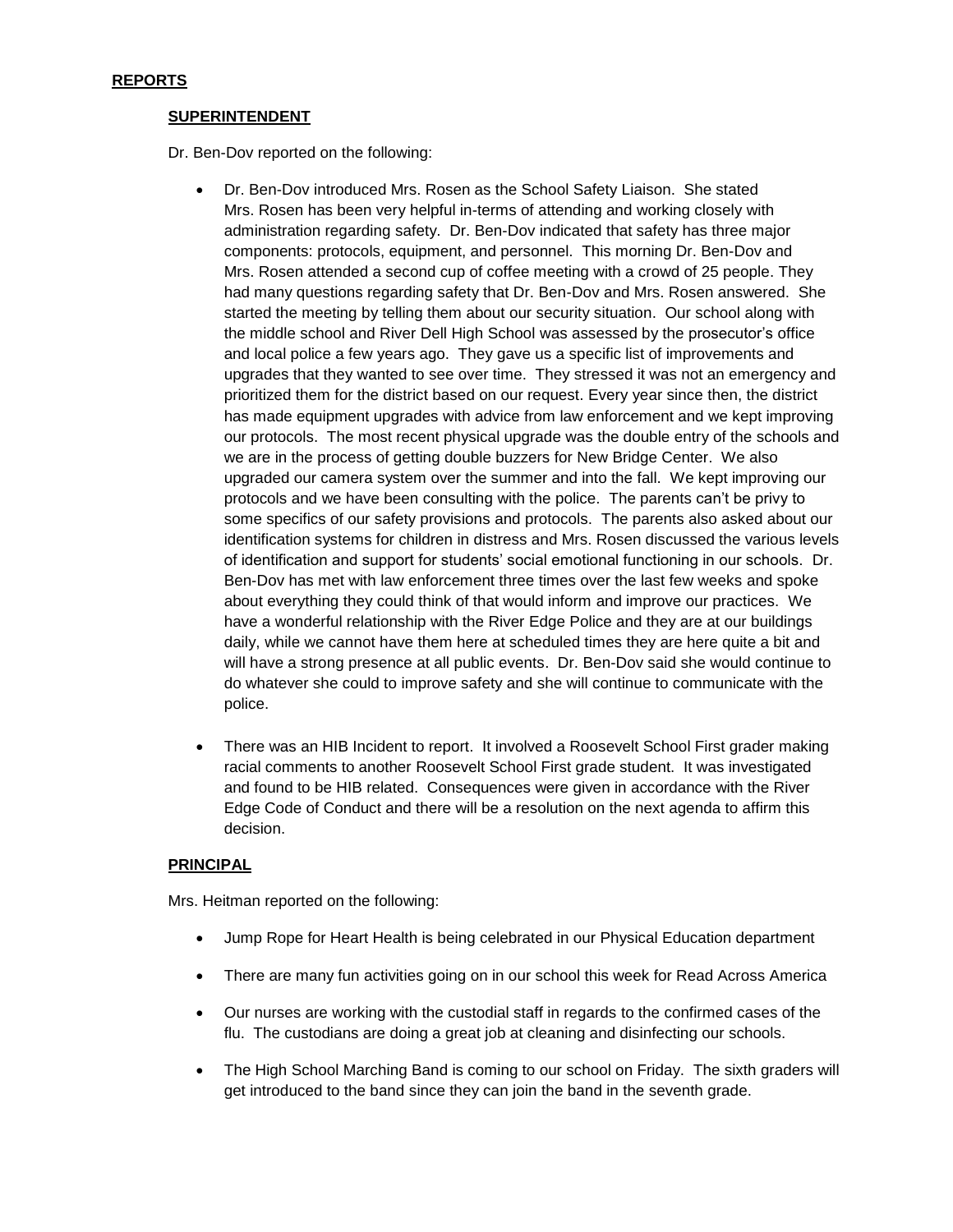- The sixth graders were invited to apply to become a Board of Education member for our Sixth Grade Board of Education meeting that will be held on April 11<sup>th</sup>
- On February 22nd our Building Bridges/Building Connections had a successful Parents Night Out
- Parent conferences for both schools will be on March  $6<sup>th</sup>$  and March  $8<sup>th</sup>$
- Mrs. Heitman had a PTO meeting last night where she discussed safety in our schools with the parents
- We are gearing up for some fun activities that are planned for the month of March. March Madness competitions in our gym classes, March Mathness, PI competitions, and the visit from the penguins will all take place this month.

# **BOARD SECRETARY**

Mrs. Napolitano reported on the following:

- There was a bid opening for the Partial Roof Replacement at Roosevelt School on Friday, February 23rd
- There is a resolution on tonight's agenda to approve the withdrawal from the Maintenance Reserve Account for the sewer repairs at Cherry Hill School
- There are three Region V services for your approval on tonight's agenda

## **PRESIDENT**

There was no report from the President at this time

#### **COMMITTEES**

- Ms. Dansky attended the Curriculum/Instruction meeting on Wednesday, February 21st. They spoke about Liberty Science Center, Special Education, and vertical articulation with the Middle School.
- Mr. Sim spoke about the Finance/Facilities meeting that took place before the meeting. They spoke about the budget, the Roosevelt School roof, the sewer repair at Cherry Hill School, the Internet, and security provisions.

# **MOTIONS TO BE ACTED UPON**

#### **A**. **ADMINISTRATION/POLICY**

**1**. That the Board of Education approve the Minutes and Confidential Minutes of February 7, 2018.

Motion by Ms. Dansky Seconded by Ms. Brown

Ayes: Ms. Brown, Ms. Dansky, Mr. Herbst, Mr. Koth, Mr. Sim Nays: None

**2**. That the Board of Education approve the staff development and travel as per the schedule for February 2018 including relevant mileage reimbursement. (Addendum)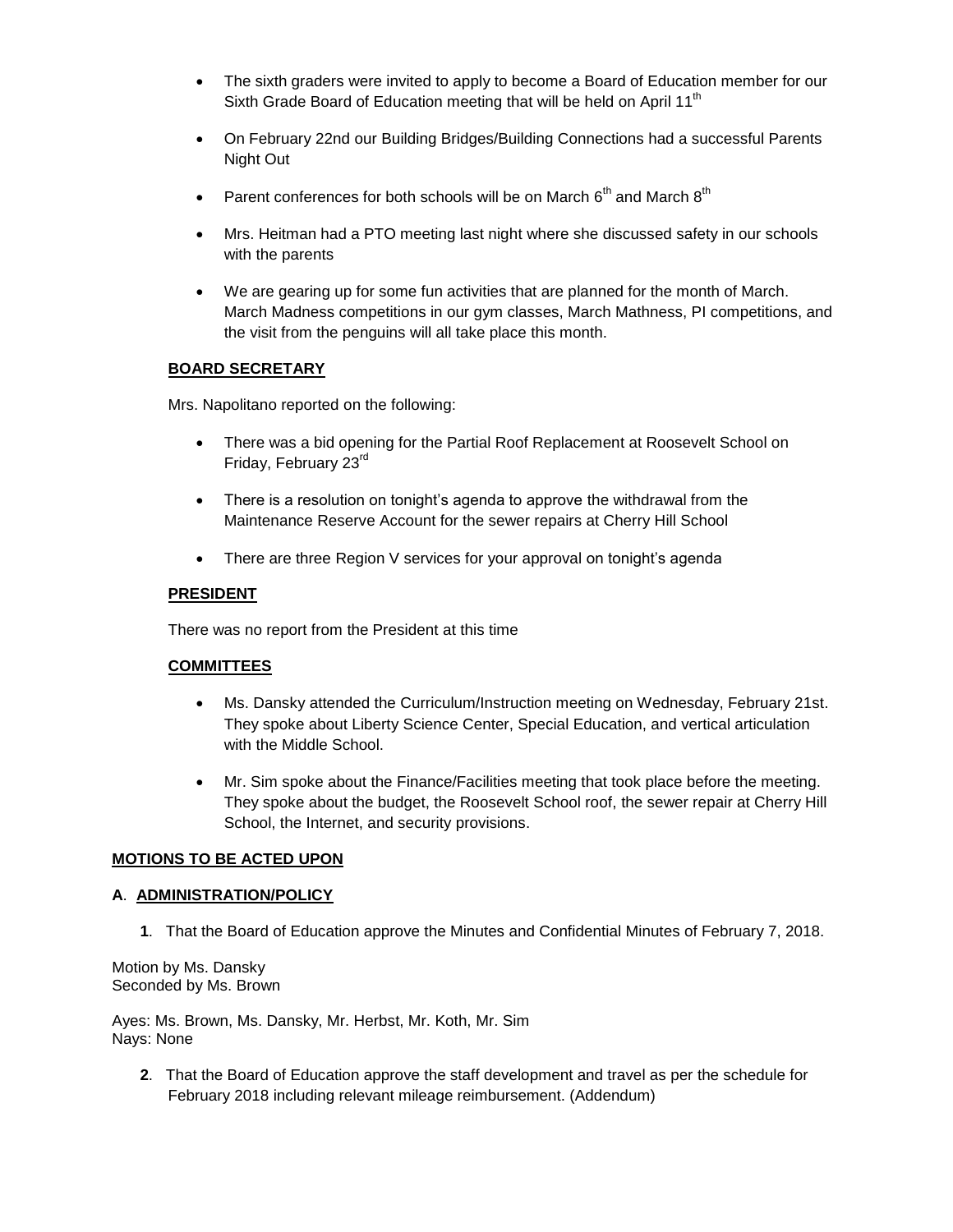**3**. That the Board of Education approve the Second Reading of the following policies:

| Policy #        | <b>Title</b>                                    |
|-----------------|-------------------------------------------------|
| 4112.2          | Certification                                   |
| 4112.6/4212.6   | <b>Personnel Records</b>                        |
| 4113/4213       | <b>Assignment Transfer</b>                      |
| 4115            | Supervision                                     |
| 4117.4/4217.4   | Reduction in Force/Abolishing a Position        |
| 4117.41         | Nonrenewal                                      |
| 4119.21/4219.21 | Conflict of Interest                            |
| 4121            | <b>Substitute Teachers</b>                      |
| 4122            | <b>Student Teachers/Interns</b>                 |
| 4123            | Classroom Aides (Paraprofessionals)             |
| 4132/4232       | Publication                                     |
| 4135.4/4235.4   | <b>Staff Grievance</b>                          |
| 4138/4238       | NonSchool Employment                            |
| 4138.2          | <b>Private Tutoring</b>                         |
| 4147/4247       | <b>Employee Safety</b>                          |
| 4148/4248       | <b>Employee Protection</b>                      |
| 4151/4251       | <b>Attendance Patterns</b>                      |
| 4151.1/4251.1   | Personal Illness and Injury/Health and Hardship |
| 4211            | Recruitment, Selection and Hiring               |
| 4215            | Supervision                                     |
| 4221            | <b>Non-Instructional Substitutes</b>            |
| 3517            | Electronic Surveillance (Regulation)            |

Motion by Ms. Brown Seconded by Mr. Koth

Ayes: Ms. Brown, Ms. Dansky, Mr. Herbst, Mr. Sim Nays: None, Abstained: Mr. Koth

# **B. CURRICULUM/EDUCATION** – None

**C. BUILDING & GROUNDS** - None

# **D. FINANCE/GRANTS/GIFTS**

**1**. That the Board of Education approve the bills & claims dated February 2018 totaling \$1,379,682.68 including checks #40703 through #40827 claims dated February 2018 totaling Payrolls dated January 12, 2018 and January 31, 2018 totaling \$1,123,998.00 issued therefore, a copy of such warrants list be attached as part of these minutes. (Addendum)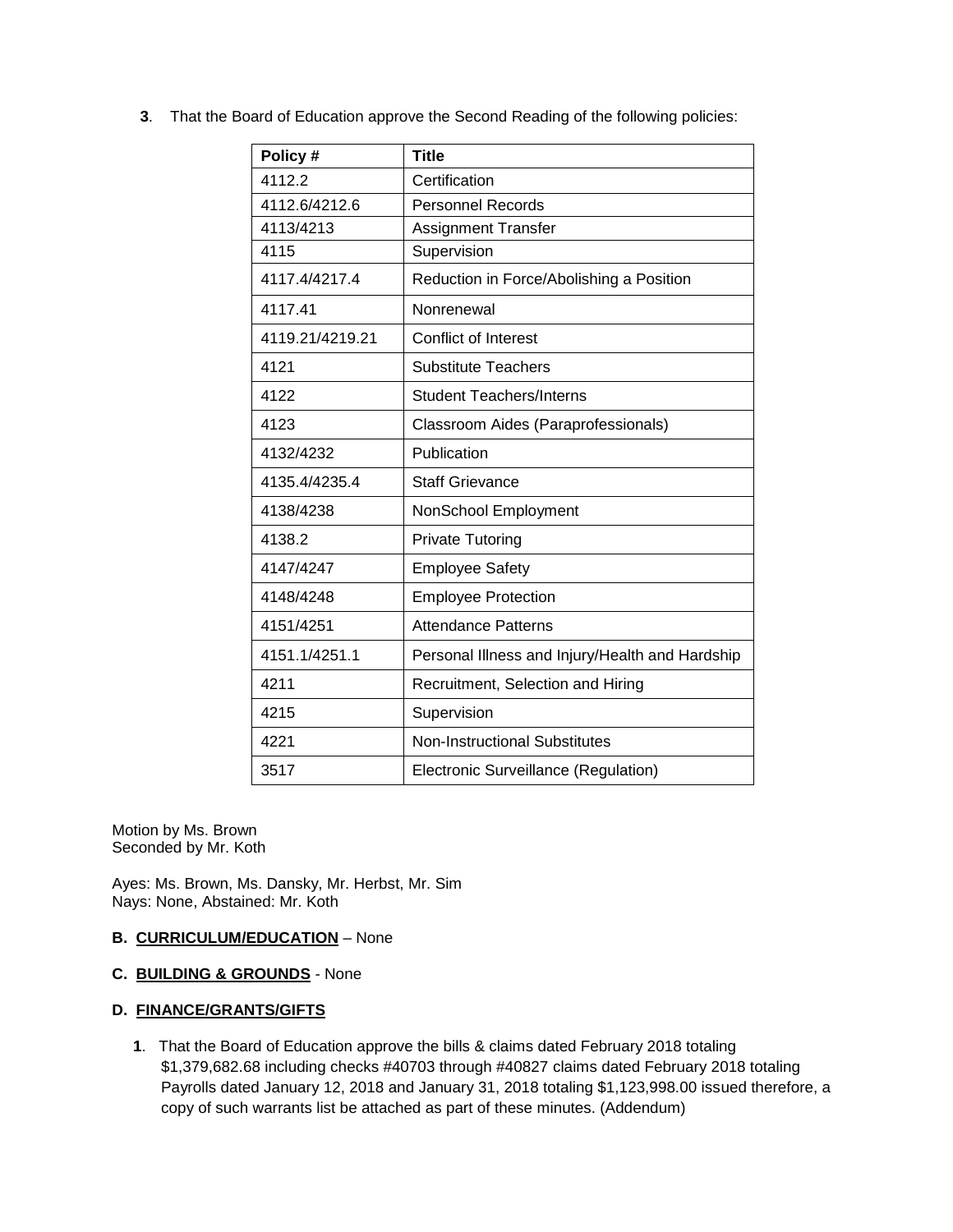- **2**. That the Board of Education establish May 2, 2018 as the date for the official Public Hearing of the 2018-2019 School Year Budget.
- **3**. That the Board of Education request the approval of a Maintenance Reserve Withdrawal in the amount of \$16,625 to 11-000-261-420-10-96 in order to excavate, install pipe, and rebuild existing manhole for the sewer at Cherry Hill Elementary School as set forth in the district using the Comprehensive Maintenance Plan.

Motion by Mr. Koth Seconded by Mr. Herbst

Ayes: Ms. Brown, Ms. Dansky, Mr. Herbst, Mr. Koth, Mr. Sim Nays: None

## **E. PERSONNEL**

**1**. That the Board of Education accept, with regret, the retirement of Gail Funtsch, Special Education/Resource Teacher, effective July 1, 2018.

Motion by Mr. Herbst Seconded by Ms. Dansky

Ayes: Ms. Brown, Ms. Dansky, Mr. Herbst, Mr. Koth, Mr. Sim Nays: None

- **2**. That the Board of Education, with the recommendation of the Superintendent, approve Cynthia Sherlock, Part-time Clerical Aide, for a maximum of 25 hours per week, starting February 28, 2018 through June 30, 2018.
- **3**. That the Board of Education, with the recommendation of the Superintendent approve a Federal/State Family leave of absence for Anne Marie Spiegel to commence on or about September 4, 2018 through November 27, 2018, to be followed by a Child Care Leave of Absence to commence on or about November 28, 2018 through December 21, 2018.
- **4**. That the Board of Education, with the recommendation of the Superintendent, approve Kathleen Salvatore as substitute teacher for the 2017-2018 school year.

Motion by Ms. Dansky Seconded by Ms. Brown

Ayes: Ms. Brown, Ms. Dansky, Mr. Herbst, Mr. Koth, Mr. Sim Nays: None

**5**. That the Board of Education accept, with regret, the retirement of Nancy Watkins, 2nd Grade Teacher, effective July 1, 2018.

Motion by Ms. Brown Seconded by Mr. Koth

Ayes: Ms. Brown, Ms. Dansky, Mr. Herbst, Mr. Koth, Mr. Sim Nays: None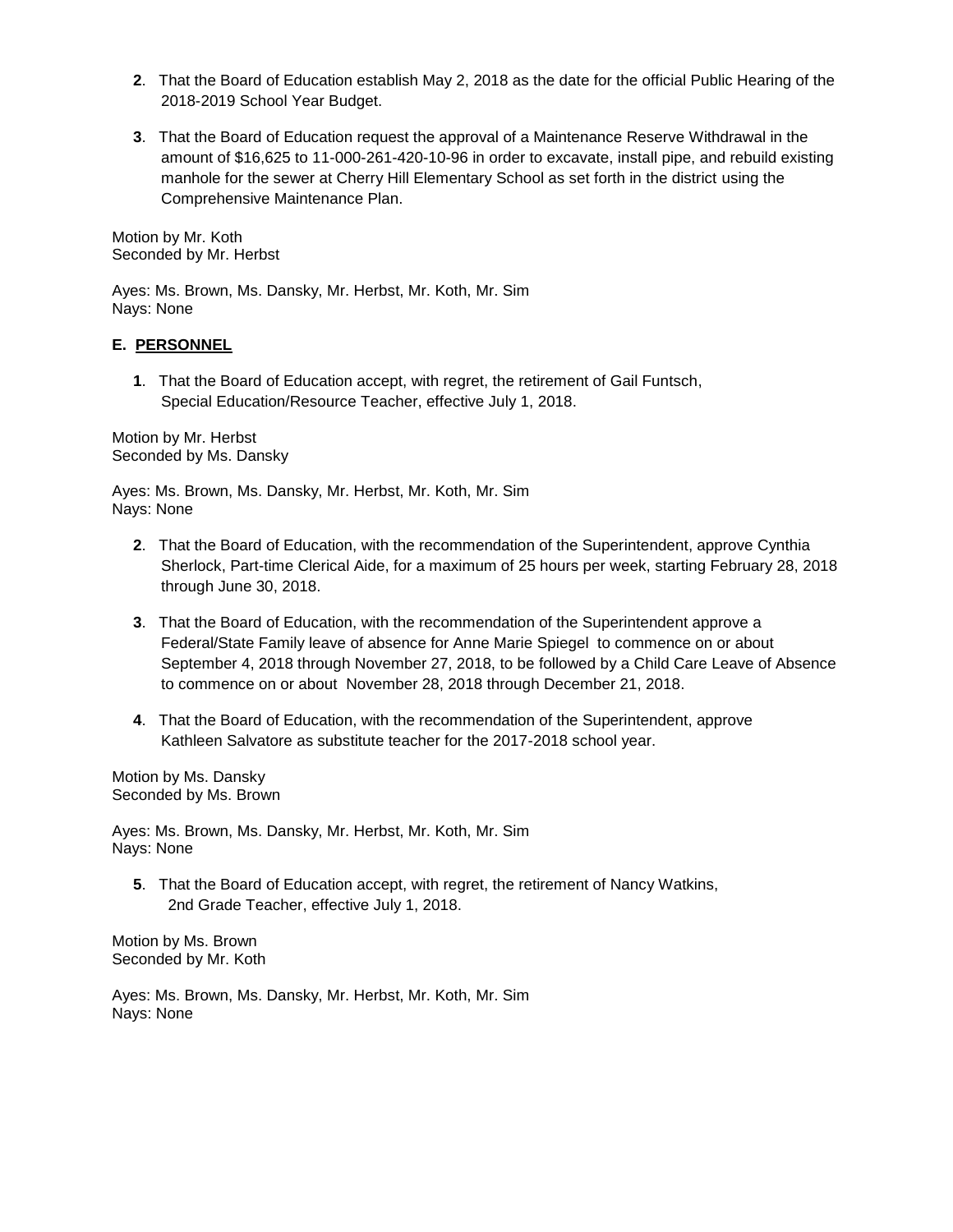## **F. RIVER EDGE SPECIAL EDUCATION**

**1**. That the Board of Education approve a Tuition Contract with Celebrate the Children in Denville, for a student whose name is on file in the Board Office. Transportation will be provided through Region V. The tuition rate is as follows:

\$68,310.00 2017 - 2018 School Year

Motion by Mr. Koth Seconded by Mr. Herbst

Ayes: Ms. Brown, Ms. Dansky, Mr. Herbst, Mr. Koth, Mr. Sim Nays: None

#### **G. REGION V ADMINISTRATION & TRANSPORTATION**

- **1**. That the Board of Education approve the bills & claims dated February 2018 totaling \$1,055,319.38 including checks #69589 through #69760.
- **2**. WHEREAS, the River Edge Board of Education (the "Board") is the lead education agency ("LEA") for the Bergen County Region V Council for Special Education ("Region V"); and

WHEREAS, Region V provides shared services for its member districts such as evaluations, direct services, and consultation; and

WHEREAS, as the LEA, the Board must approve the consultant agreements of the providers that Region V utilizes to deliver shared services to its member districts.

NOW THEREFORE, BE IT RESOLVED, that the Board, upon recommendation of the Superintendent, approves the consultant agreements of the following Region V Shared Services Consultants, Psychologists, Learning Disabilities Teacher Consultants, Social Workers, Speech Language Specialists, Occupational and Physical Therapists, and Translators to provide evaluations, direct services, and consultation, to non-public and public schools for member districts upon request for the 2017-2018 school year:

Somerset County Educational Services Commission Frame instruction Care Plus NJ Inc. **Agency Care Plus NJ Inc.** Agency Yeshivat He'Atid **Private School** Private School

(for Non-Public Nursing)

Motion by Mr. Herbst Seconded by Ms. Dansky

Ayes: Ms. Brown, Ms. Dansky, Mr. Herbst, Mr. Koth, Mr. Sim Nays: None

#### **OLD/NEW BUSINESS**

Mr. Koth asked if we can look into the basketball backboards for the Recreation Department.

Mr. Sim asked about greater clarity of the By-Laws of Region V. We will need to review this with our Attorney in relationship to the River Edge Board.

#### **PUBLIC DISCUSSION** - None